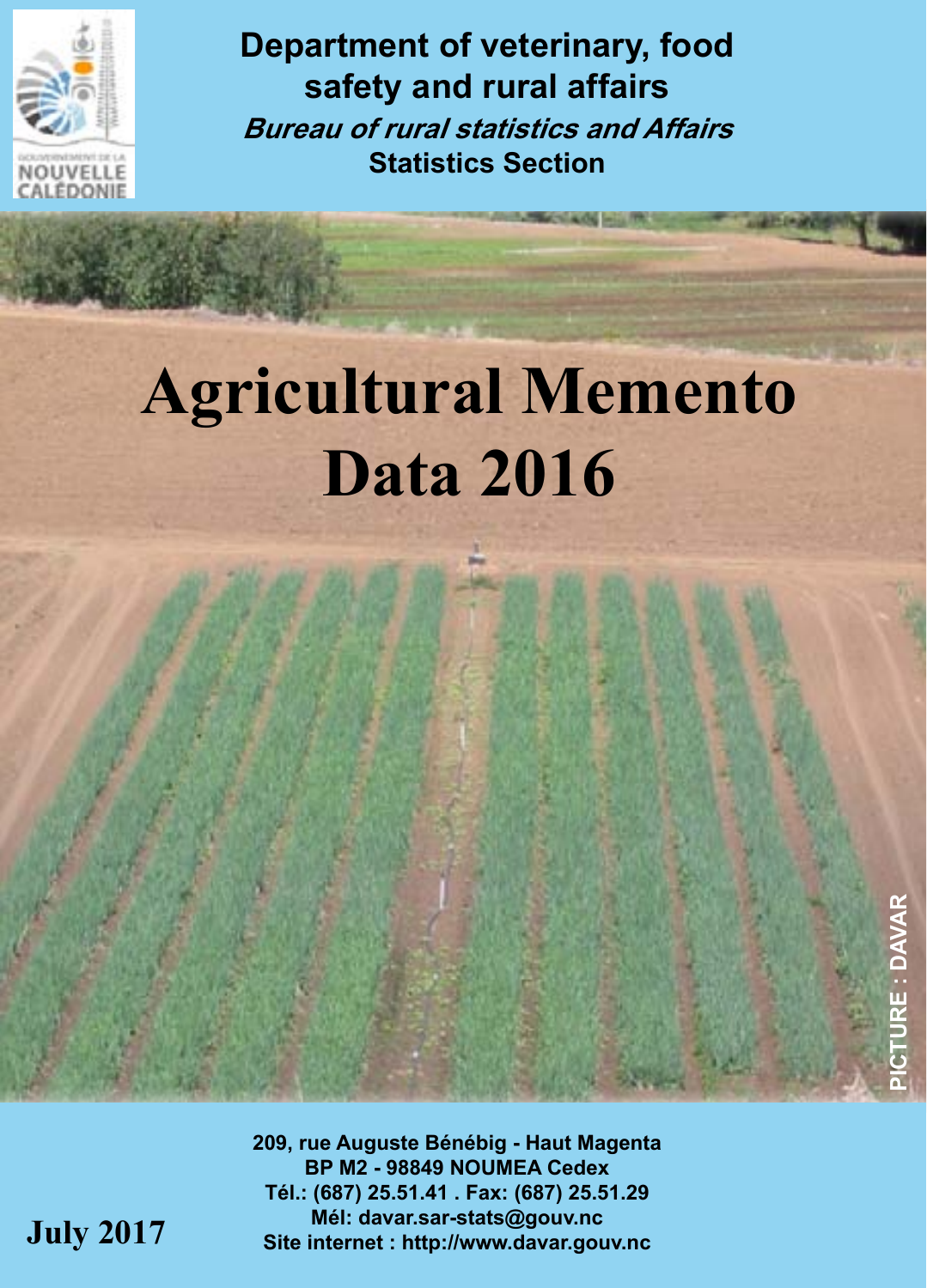

**Percentage breakdown by rural sector in value**



|                             | <b>Value in million</b><br><b>XPF</b> |         |  |
|-----------------------------|---------------------------------------|---------|--|
|                             | 2016                                  | Evol/15 |  |
| <b>Vegetable production</b> | 6 7 3 9 . 4                           | 7.7%    |  |
| <b>Animal production</b>    | 5 200.6                               | $-2.7%$ |  |
| <b>Total agriculture</b>    | 11 940.0                              | 2.9%    |  |
| Aquaculture                 | 1679.7                                | 16.0%   |  |
| <b>Timber</b>               | 332.5                                 | 29.1%   |  |
| <b>Total Rural sector</b>   | 13 952.2                              | 4.8%    |  |

Sources : ARBOFRUITS, Chamber of agriculture, DAVAR, ERPA, FCTE, GAPCE, GFA, OCEF, provinces, SUD FORET, UPRA bovine, porcine,

### *Marketed agricultural production, breakdown by Province (million XPF)*

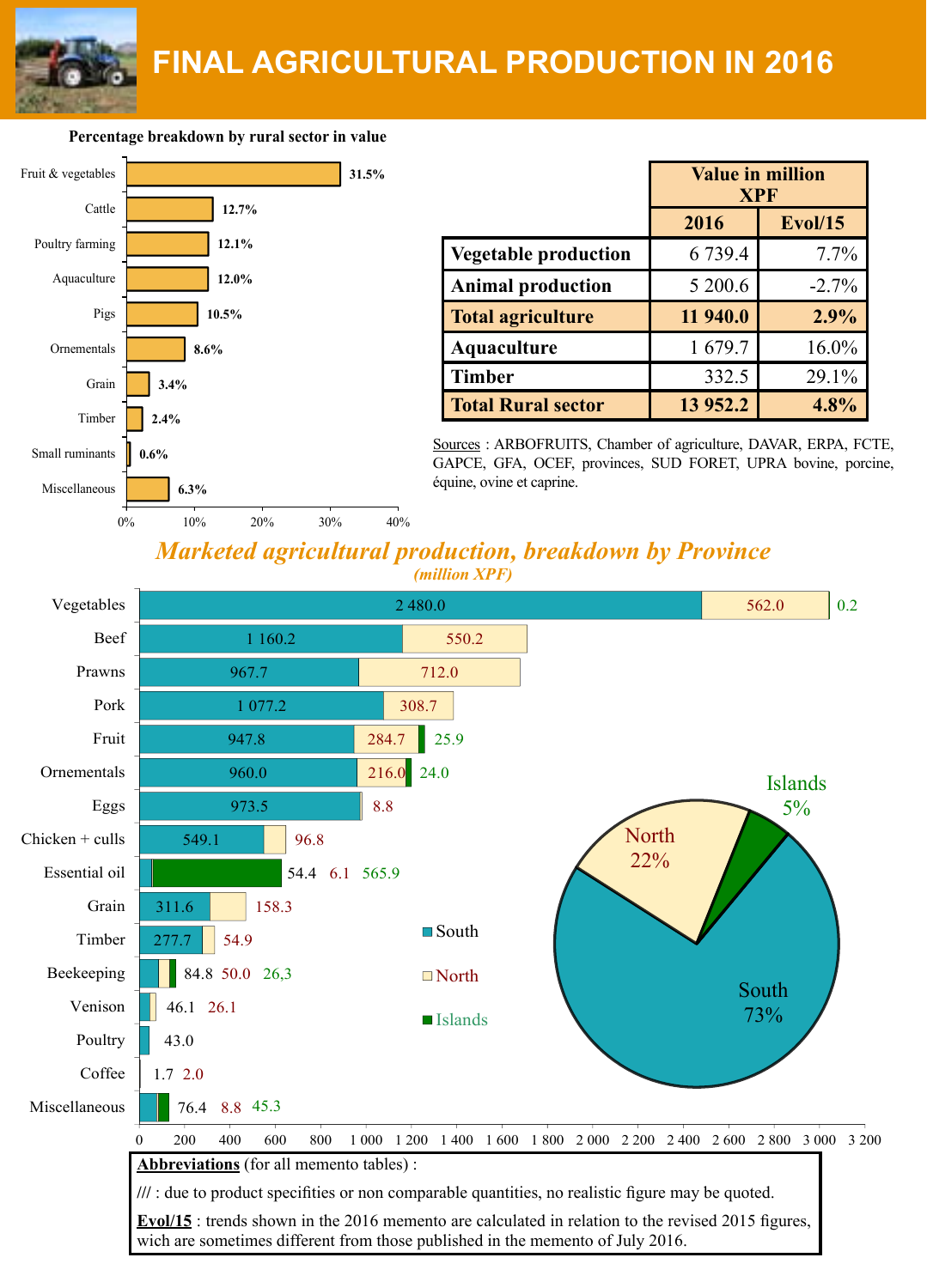

## **ANIMAL PRODUCTION**

| <b>Marketed production</b>             | Value in million<br><b>XPF</b> |          | <b>Tons</b> or<br><b>Units</b> |          |
|----------------------------------------|--------------------------------|----------|--------------------------------|----------|
| in 2016                                | 2016                           | Evol/15  | 2016                           | Evol/15  |
| Cattle                                 | 1 775.5                        | $-9.6%$  |                                |          |
| meat                                   | 1727.0                         | $-101%$  | 3 0 3 5 .5                     | $-10.6%$ |
| OCEF only                              | 1 409.2                        | $-9.5%$  | 2441.6                         | $-10.6%$ |
| service provision only                 | 7.6                            | $-17.5%$ | 22.8                           | 0.8%     |
| local butchers only                    | 310.3                          | $-12.4%$ | 571.1                          | $-11.1%$ |
| milk                                   | 484                            | 12.4%    | 393.9(1)                       | 12.2%    |
| <b>Poultry farming</b>                 | 1686.0                         | $-1.3%$  |                                |          |
| eggs                                   | 9852                           | $-4.3%$  | 41 $0^{(2)}$                   | 2.2%     |
| $chicken + culling$                    | 6459                           | 3.6%     | 8570                           | 2.5%     |
| barnyard <sup>(3)</sup>                | 53.6                           | $-31%$   | 43.0                           | $-4.5%$  |
| live animals exports                   | 14                             | 102.2%   | 3 500 u                        | 94.4%    |
| Pigs                                   | 1464.3                         | 4.5%     |                                |          |
| meat                                   | 14643                          | 4.5%     | 2 7 2 2 2                      | 4.6%     |
| OCEF only                              | 1036.5                         | 2.9%     | 1854.1                         | 2.6%     |
| service provision only                 | 78.3                           | 18.0%    | 151.7                          | 18.2%    |
| local butchers only                    | 349.5                          | 6.8%     | 716.4                          | 7.2%     |
| <b>Small ruminants</b>                 | 78.1                           | 5.6%     | 159.9                          | 5.8%     |
| venison                                | 72.2                           | 5.4%     | 150 1                          | 5.5%     |
| mutton and goat meat                   | 5.9                            | 8.2%     | 9.8                            | 9.3%     |
| Horse breeding <sup>(4)</sup>          | 31.4                           | $-22.0%$ |                                |          |
| Beekeeping <sup>(5)</sup>              | 165.4                          | 5.0%     | 120.3                          | 2.4%     |
| <b>Animal production (agriculture)</b> | 5 200.6                        | $-2.7%$  |                                |          |
| <b>Aquaculture (prawns)</b>            | 1679.7                         | 16.0%    | 1538,2                         | 19,0%    |

Source : CPA, DAVAR, ERPA, GAPCE, GFA, OCEF, provinces, UPRA bovine, porcine, équine, ovine et caprine

| <b>Exports 2016</b>                    | Valeur <sup>*</sup> |          | Evol/15 Tonnes/U Evol/15 |       |
|----------------------------------------|---------------------|----------|--------------------------|-------|
| Livestoks <sup>(1)</sup>               | 1.4                 | $-77.0%$ | $3500 u^{(1)}$           | 92.5% |
| $Meat$ <sup>(2)</sup>                  | 22.9                | 33.9%    | 30.6                     | 34.5% |
| <b>Others</b>                          | 2.0                 | $-52.1%$ | 111                      |       |
| <b>Animal production (agriculture)</b> | 26.2                | $-3.3%$  | $^{\prime\prime}$        |       |
| Prawns                                 | 1 297.4             | 24.0%    | 806.8                    | 21.9% |
| <b>Total animal exports</b>            | 1 3 2 3 . 6         | 23.3%    |                          |       |

**(1)** unit : thousands of liters of milk.

**(2)** unit : million eggs.

**(3)** including rabbits and game birds.

**(4)** estimated value. Note : 206 births declared in 2016, of which 137 in the South Province, 46 in the North Province and 23 by artificial insemination.

**(5)** estimated value (honey and other bee products).

### *Pork sector : 30 404 pigs slaughtered (30 356 in 2015)*

**Average producer sale price :**  554 XPF/kg (-0.1% compared to 2015)

**Artificial insemination :** Inseminated sows : **291**  (429 in 2015) Gestation rate (28 days) : **65%** Source : DAVAR, OCEF, ERPA, UPRA porcine

**(1)** Poultry (chicks).

**(2)** venison.

\*Value : FOB cost in million XPF

Source : Customs

### *Bovine sector : 15 526 head slaughtered (17 085 in 2015)*

**Artificial inseminations (A.I.) and embryo transplants (E.T.) :**

 Number of A.I. : **668** (721 in 2015) Gestation rate (45 days) : **52%** Number of E.T. : **71** (128 in 2015) Gestation rate (45 days) : **56%** Source : DAVAR, ERPA, OCEF, UPRA bovine

| Category     |         | <b>Carcass tonnage</b> |      | Average<br>producer price<br>(XPF/kg) |
|--------------|---------|------------------------|------|---------------------------------------|
|              | 2016    | Evol/15                | 2016 | Evol/15                               |
| Beef         | 1914    | $-11.7%$               | 594  | 0.8%                                  |
| Calves       | 122     | $-8.7\%$               | 573  | 0.3%                                  |
| <b>Total</b> | 3 0 3 6 | $-10.6%$               | 586  | 0.6%                                  |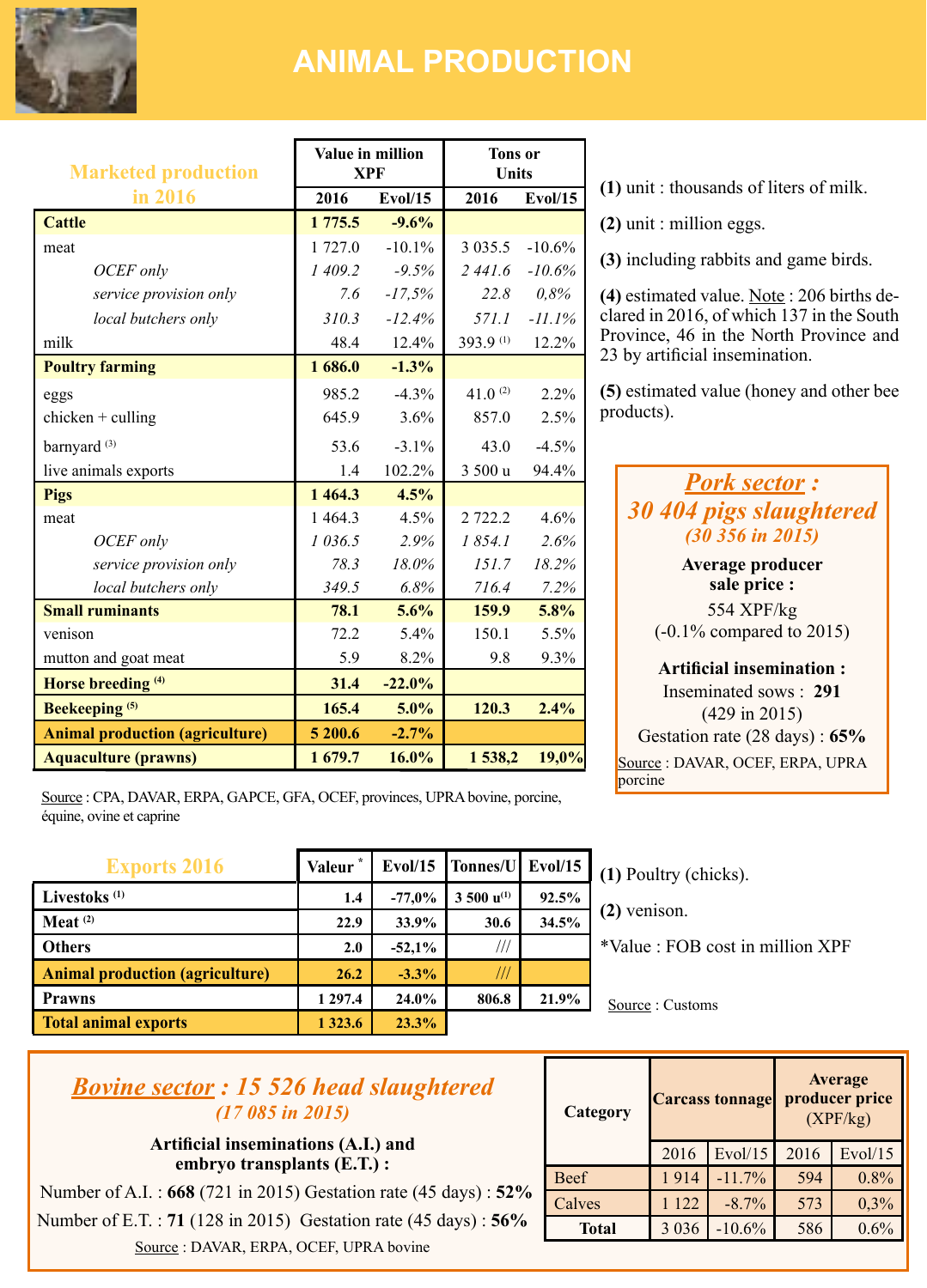

# **PLANT PRODUCTION**

|                                                                                             | <b>Marketed production</b>      | Value in million<br><b>XPF</b> |                | <b>Tons</b> or<br><b>Units</b> |          |  |
|---------------------------------------------------------------------------------------------|---------------------------------|--------------------------------|----------------|--------------------------------|----------|--|
|                                                                                             | in 2016                         | 2016                           | <b>Evol/15</b> | 2016                           | Evol/15  |  |
|                                                                                             | <b>Supervised crops</b>         | 757.8                          | 16.3%          | 12 306.1                       | 11.3%    |  |
|                                                                                             | squash                          | 155.7                          | $-31.9%$       | 2 3 8 4 . 4                    | $-36.4%$ |  |
|                                                                                             | potatoes                        | 132.2                          | 152.4%         | 1 3 7 8 . 6                    | 144.2%   |  |
| (1) melon, watermelon, strawberry,                                                          | grain                           | 469.9                          | 26.8%          | 8 5 4 3 .0                     | 26.8%    |  |
| raspberry.                                                                                  | <b>Vegetables</b>               | 2810.5                         | 12.3%          | 9 038.2                        | 3.7%     |  |
|                                                                                             | fresh vegetable                 | 2 2 7 9 .8                     | 9.6%           | 7554.3                         | 0.9%     |  |
| $(2)$ including pineapple, mango, $\vert v - \vert$                                         | dried oinions                   | 202.8                          | 51.9%          | 801.5                          | 20.3%    |  |
| chee, pawpaw, avocado                                                                       | tropical tuber                  | 327.9                          | 13.3%          | 682.4                          | 22.0%    |  |
| (3) main end products are 110 tons                                                          | <b>Fruits</b>                   | 1 2 9 5 1                      | $-5.2\%$       | 4 1 2 4 7                      | $-8.3%$  |  |
| of oil and the equivalent of 102<br>tons of copra meal.                                     | citrus fruit                    | 275.9                          | $-20.6%$       | 979.4                          | $-29.2%$ |  |
|                                                                                             | openfield fruit <sup>(1)</sup>  | 342.1                          | $-9.3%$        | 1 0 28.0                       | $-7.5%$  |  |
|                                                                                             | hananas                         | 328.7                          | 22.4%          | 1 1 6 9 . 3                    | 15.1%    |  |
| (4) equivalent dried vanilla                                                                | others $(2)$                    | 348.4                          | $-6.5%$        | 948.0                          | $-3.9%$  |  |
| (5) Niaouli, sandalwood (exports data                                                       | <b>Ornementals</b> (estimation) | 1 200.0                        | 2.4%           |                                |          |  |
| for sandalwood essential oils) and                                                          | Coffee                          | 3.7                            | $-39.2%$       | 3.6                            | $-44.5%$ |  |
| others.                                                                                     | Copra <sup>(3)</sup>            | 24.9                           | $-31.4%$       | 228.7                          | $-23.7%$ |  |
| (6) tonnage equivalent to $1.948 \text{ m}^3$                                               | Vanilla <sup>(4)</sup>          | 21.0                           | $-45.8%$       | 0.9                            | $-8.4%$  |  |
| of lumber.                                                                                  | <b>Essential oils (5)</b>       | 626.4                          | 29.0%          | 8.9                            | 17.8%    |  |
|                                                                                             | <b>Plant production</b>         | 6 739.4                        | 7.7%           |                                |          |  |
| (7) produced units : posts, poles,                                                          | <b>Timber</b>                   | 332.5                          | 29.1%          |                                |          |  |
| stakes.                                                                                     | lumber                          | 127.2                          | 24.8%          | 1 460.9 (6)                    | $-7.6%$  |  |
|                                                                                             | industrial timber               | 205.3                          | 32.0%          | 114 546 (7)                    | 5.1%     |  |
| Source : ARBOFRUITS, Chamber of agriculture, DAVAR, ERPA, GAPCE, OCEF, provinces, SUD FORET |                                 |                                |                |                                |          |  |

**(1)** sandalwood and niaouli.

**(2)** squash and zucchinis.

**(3)** lime.

**(4)** unit in equivalent tons of green coffee.

| <b>Exports 2016</b>       | Value | Evol/15  | <b>Tons</b> | Evol/15  |
|---------------------------|-------|----------|-------------|----------|
| Essentials oils $(1)$     | 616.7 | 30.2%    | 8.7         | 18.2%    |
| Vegetables <sup>(2)</sup> | 123.0 | $-13.8%$ | 2387.1      | $-36.4%$ |
| $F$ ruit $(3)$            | 26.4  | $-18.7%$ | 42.0        | 1.8%     |
| Coffee <sup>(4)</sup>     | 0.3   | $-71.8%$ | $1.0^{(4)}$ | 10.9%    |
| <b>Plant production</b>   | 766.3 | 17.9%    |             |          |

\*Value : FOB cost in million XPF Source : Customs, ERPA

### *Evolution of fruits and fresh vegetables marked over a 10-year period*

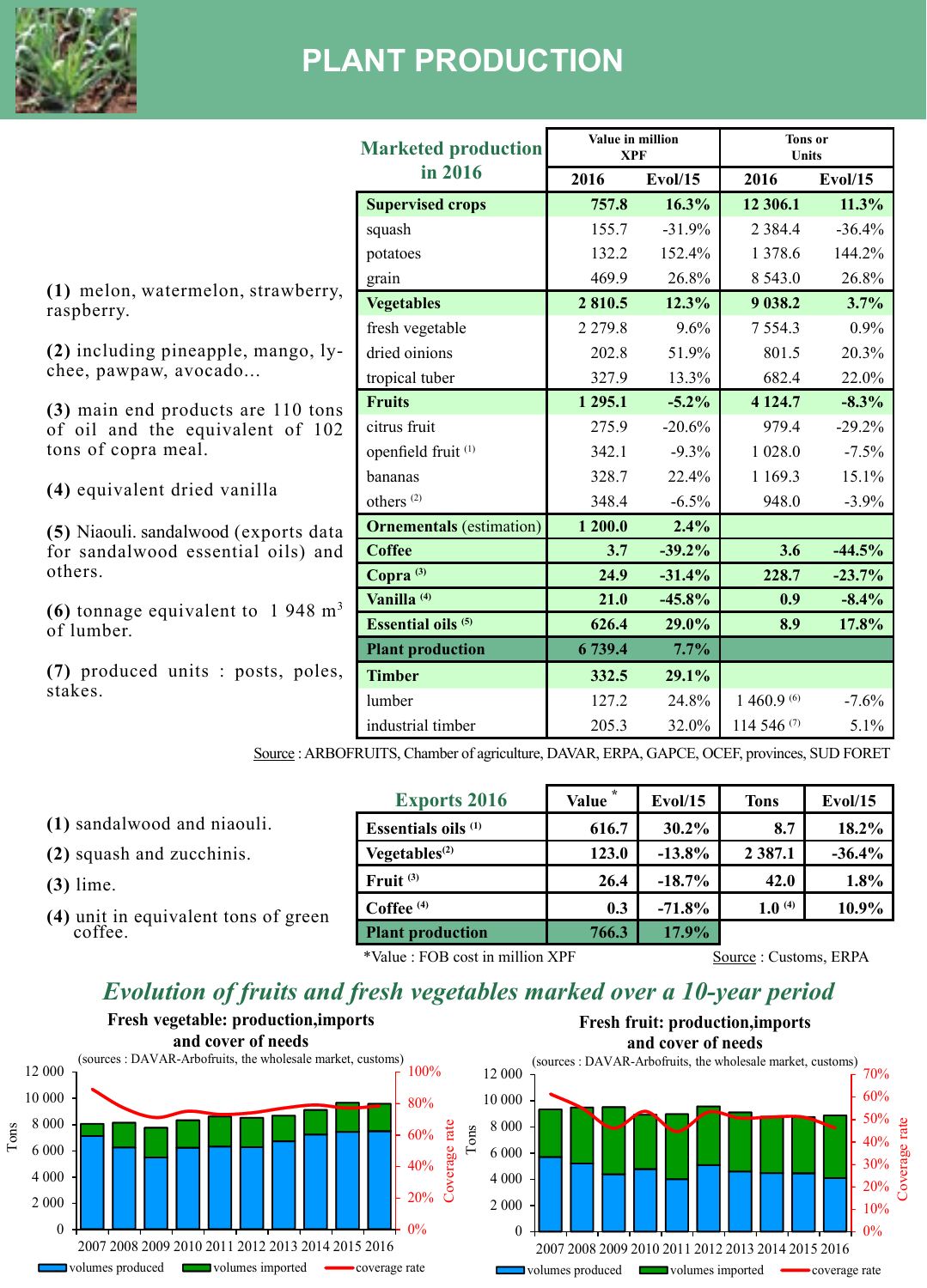

# **IMPORTS OF AGRICULTURAL PRODUCTS**

**(1)** one unit equivalent to one thousand liters of milk.

**(2)** including rabbit meat.

**(3)** equivalent million eggs corresponding to 551.4 tons.

**(4)** 5 058 chicks (cocks, hens and guinea fowl).

**(5)** mutton and deer.

**(6)** including dried fruits and vegetables.

**(7)** unit in equivalent tons of green coffee (according to the 2001 International Coffee Agreement), that is 819 tons (gross tonnage) including green coffee, roasted coffee, instant coffee and other coffee extracts and essences.

**(8)** 10 365 tons of uncut timber and sawn or prepared timber (excluding charcoal and plywood), equivalent to approx. 12 956 m<sup>3</sup>.

**(9)** 3,1 tons of oyster spats and 124 tons of oysters.

| 2016                                | Value*      | Evol/15  | <b>Tons</b> or<br>Units (u)  | Evol/15  |
|-------------------------------------|-------------|----------|------------------------------|----------|
| Cattle                              | 1636.5      | $-8.5%$  |                              |          |
| beef                                | 1633.4      | $-8.6%$  | 18678                        | $-11.4%$ |
| semen                               | 3.1         | 20.8%    |                              | Ш        |
| Milk and dairy products             | 4 4 8 7 . 4 | $-6.9%$  | 87 248.3 (1)                 | 0.3%     |
| <b>Aviculture</b>                   | 2 533.2     | $-5.7%$  |                              |          |
| chicken meat                        | 2 105.2     | $-5.7\%$ | 9465.1                       | 1.1%     |
| poultry meat <sup>(2)</sup>         | 233.6       | $-10.6%$ | 247.0                        | $-5.6%$  |
| fresh eggs                          | 143.2       | $-3.7%$  | $88^{(3)}$                   | $-5.8\%$ |
| hatching eggs                       | 469         | 16.5%    | 41 2                         | 15.8%    |
| livestock                           | 4.4         | $-17.9%$ | 5 058 (u) (4)                | $-24.8%$ |
| Pork                                | 221,5       | 13.8%    | 644.6                        | 5.9%     |
| Small ruminants <sup>(5)</sup>      | 343.7       | 5.7%     | 465,9                        | 11,3%    |
| <b>Horses</b>                       | 18.1        | $-57,9%$ | 16 <sub>(u)</sub>            | $-54,3%$ |
| <b>Bee products</b>                 | 5.6         | 47.6%    | 4.5                          | 20.1%    |
| Fruit and vegetables <sup>(6)</sup> | 1976.9      | 3.6%     | 10 398.9                     | 4.7%     |
| fruit                               | 1 2 2 9 .0  | 10.7%    | 5 103.3                      | 11.1%    |
| vegetables                          | 535.0       | $-13.2%$ | 2 4 7 5 .1                   | $-7.1%$  |
| oinions                             | 76.0        | 6.5%     | 1 0 3 9 . 8                  | $-14.4%$ |
| potatoes                            | 137.0       | 24.4%    | 1780.8                       | 22.0%    |
| <b>Ornementals</b>                  | 94.6        | $-11.6%$ |                              |          |
| Coffee <sup>(6)</sup>               | 904.7       | $6.9\%$  | 1370.7 <sup>(7)</sup>        | 2.3%     |
| Vanilla                             | 2.2         | 9.8%     | 0.04                         | $-52.7%$ |
| <b>Grains</b>                       | 1957.0      | $-13.0%$ | 40 250.2                     | $-4.8%$  |
| Tea tree, sandalwood                | 2.6         | 98.2%    | 0.7                          | 87.4%    |
| <b>Total agriculture</b>            | 14 183.9    | $-5.3\%$ | *Value : CIF cost in million |          |
| Timber <sup>(8)</sup>               | 896,9       | $-11.7%$ | <b>XPF</b>                   |          |
| Aquaculture <sup>(9)</sup>          | 144.7       | 8.2%     |                              |          |
| <b>Total imports</b>                | 15 2 2 5 .5 | $-5.6%$  | Source: Customs              |          |

0% 20% 40% 60% 80% 100%

0% 5% 10% 15% 20%

Coverage rate

Coverage rate

erage

### *Evolution of some sectors products marketed over a 10-year period*

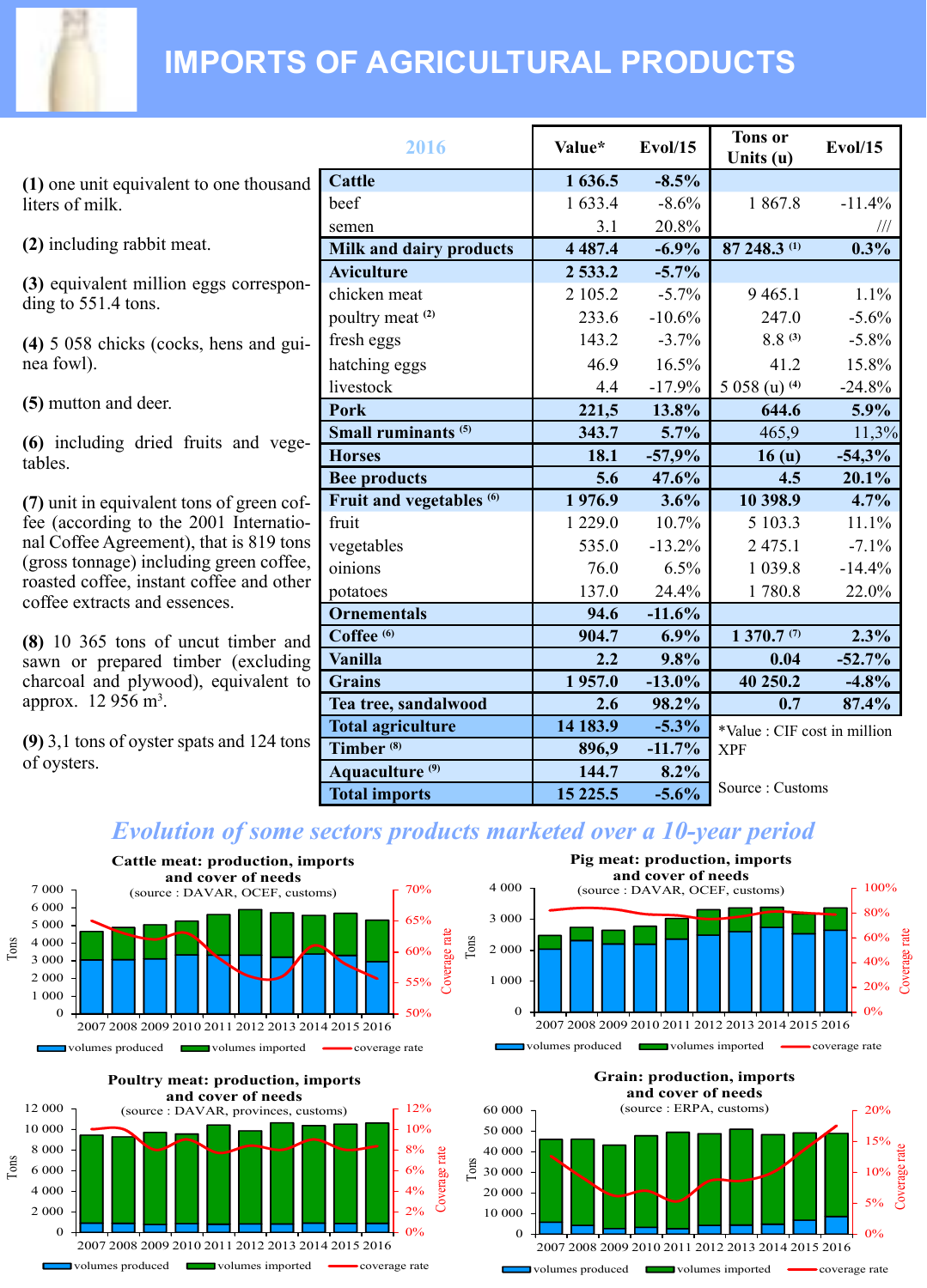

# **CLIMATOLOGY**

| Rainfall (mm)           | Normal    | 2016      | 2016/<br><b>Normal</b> |
|-------------------------|-----------|-----------|------------------------|
| Koumac                  | 984.8     | 729.8     | 74.1%                  |
| Koné                    | 1 0 9 6.8 | 845.7     | 77.1%                  |
| Poindimié               | 2 6 3 0.4 | 18421     | 70.0%                  |
| <b>Bourail</b>          | 1 240.6   | 927.7     | 74.8%                  |
| Tontouta                | 897.3     | 818.4     | 91.2%                  |
| <b>Ouanaham</b> (Lifou) | 1674.8    | 1 1 2 4 9 | 67.2%                  |

#### **• 2016:The hottest year in New Caledonia since 1970 with +1°C compared to the average!**

In 2016, the zone "New Caledonia" was touched by three tropical cyclones (Ula: January 10th, Winston: February 9-25th, Zena: April 3-7th) and a strong tropical depression (Tatiana: February 9-13th). Two exceptional heat waves occurred in February, making of the latter the hottest month since 1970. The lack of precipitation observed at the beginning of the year is a consequence of the phenomenon El-Nino which carried on until the second quarter. Rains were not as plentiful as usual (-20 % over the year) except for Nouméa and around (+15 %). And the rainy episode of November 22nd, one of the most intense never measured in New Caledonia (in particular in Houaïlou with more than 300 mm in 6 hours), completely breaks the usual precipitation rate for the month of November.

Wind :

 $\triangleright$  In spite of 4 tropical phenomena in the zone, the wind sensors did not highlight exceptionally strong winds. In 2016, the trade wind blew during 171 days, 19 days less than the usual average.

Rainfall :

First half-year: it is in January that the country was the most affected by drought, in particular the northwest coast of the Grande Terre. In February and March, the ill-assorted showers limited the drought, excepted on the northwest extremity of the Grande Terre. From April till June, the country found itself shielded from the depressions most of the time, thanks to the closeness of the anticyclone of the Tasman Sea. As a consequence, the rainfall deficit dominates, with once again a very affected west coast. Only Nouméa and around experienced a rather rainy weather during the first half of the year

Second half-year: a rainfall balance close to normal in spite of a very dry July. This drought affects the whole country, in particular the east coast, little used to the lack of water (in Houaïlou the monthly accumulation for July 2016 is only 3.9 mm, a record for the month of July since 1951). From September till December, with the exception of November, the rainfall deficit concerns the whole New Caledonia. The drought of September is the strongest of the year, with about 90 % of deficit. In an unusual way, it was the heavy rains of November that put an end to almost every meteorological drought episodes. A rainystormy episode of a rare violence affected the municipalities of the center of the Grande Terre on November 21st and 22nd.

#### Temperatures :

 $\triangleright$  In 2016 the average minimum temperature, generally measured during the night, is 19.4°C, which is above normal by +0.9°C. It is the 5th highest temperature value of these past 47 years, denoting particularly hot nights. The average maximum temperature, usually measured in the afternoon, warmer period of the day, is 28.4°C, which is above normal by +1.1°C.

Source : Météo France / New-Caledonia

# **FERTILIZERS AND PHYTOSANITARY PRODUCTS**

*Marketed fertilizers for professionals of Agriculture in 2016 : 5 013 tons (-3,6% compared to 2015)*

| <b>Fertilizer type</b> | Tons   |
|------------------------|--------|
| lithothamne            | 659.0  |
| urea                   | 547.8  |
| 17.17.17               | 505.8  |
| 10 12 24               | 381.5  |
| calcium nitrate        | 189.2  |
| 0.32.16                | 123.9  |
| potassium sulfate      | 112.3  |
| 0.10.25                | 59.8   |
| others                 | 2433.5 |
| <b>TOTAL</b>           | 5012.8 |

|                  | <b>Tons</b> |
|------------------|-------------|
| South Province   | 4 2 0 8 .0  |
| North Province   | 802.3       |
| Islands Province | 26          |
| <b>TOTAL</b>     | 5012.8      |

| <b>Fertilizer type</b> | Tons       |                                         | <b>Tons</b> |          | $Use*$                 | Tons    |
|------------------------|------------|-----------------------------------------|-------------|----------|------------------------|---------|
| lithothamne            | 659.0      | South Province                          | 4 2 0 8 .0  |          | Vegetables, onions     | 1 240.1 |
| urea                   | 547.8      | North Province                          | 802.3       |          | Grain                  | 1 171.8 |
| 17.17.17               | 505.8      | Islands Province                        | 2.6         |          | Pasture                | 582.5   |
| 10.12.24               | 381.5      | <b>TOTAL</b>                            | 5 012.8     |          | Fruit                  | 541.5   |
| calcium nitrate        | 189.2      | Source: Chamber of agriculture          |             |          | Squash                 | 474.2   |
| 0 32 16                | 123.9      |                                         |             |          | Aquaculture            | 311.7   |
| potassium sulfate      | 112.3      | * breakdown includes fertilizers stock- |             |          | Potatoes               | 187.8   |
| 0.10.25                | 59.8       | piled in Ducos (Noumea) and a part      |             |          | Reforestation, nursery | 169.9   |
| others                 | 2 4 3 3 .5 | sold to professionals and servicing     |             | centers. | Others                 | 333,2   |
| <b>TOTAL</b>           | 5 012.8    |                                         |             |          | <b>TOTAL</b>           | 5012.8  |

### *Phytosanitary products imported for professionals of Agriculture in 2016 :*

| Category    |           | Herbicides Insecticides Fungicides |         | Misc.    | TOTAL**  |
|-------------|-----------|------------------------------------|---------|----------|----------|
| Tons        | 29.7      | 14.4                               |         |          | 50.8     |
| (evol/2015) | $(+149%)$ | $(+4%)$                            | $(-7%)$ | $(-42%)$ | $(+45%)$ |

*\*\* about 11% of all herbicides, insecticides and fungicides imported in 2016 (except aerosols) were sold to professionnals of Agriculture.*

Source : DAVAR-SIVAP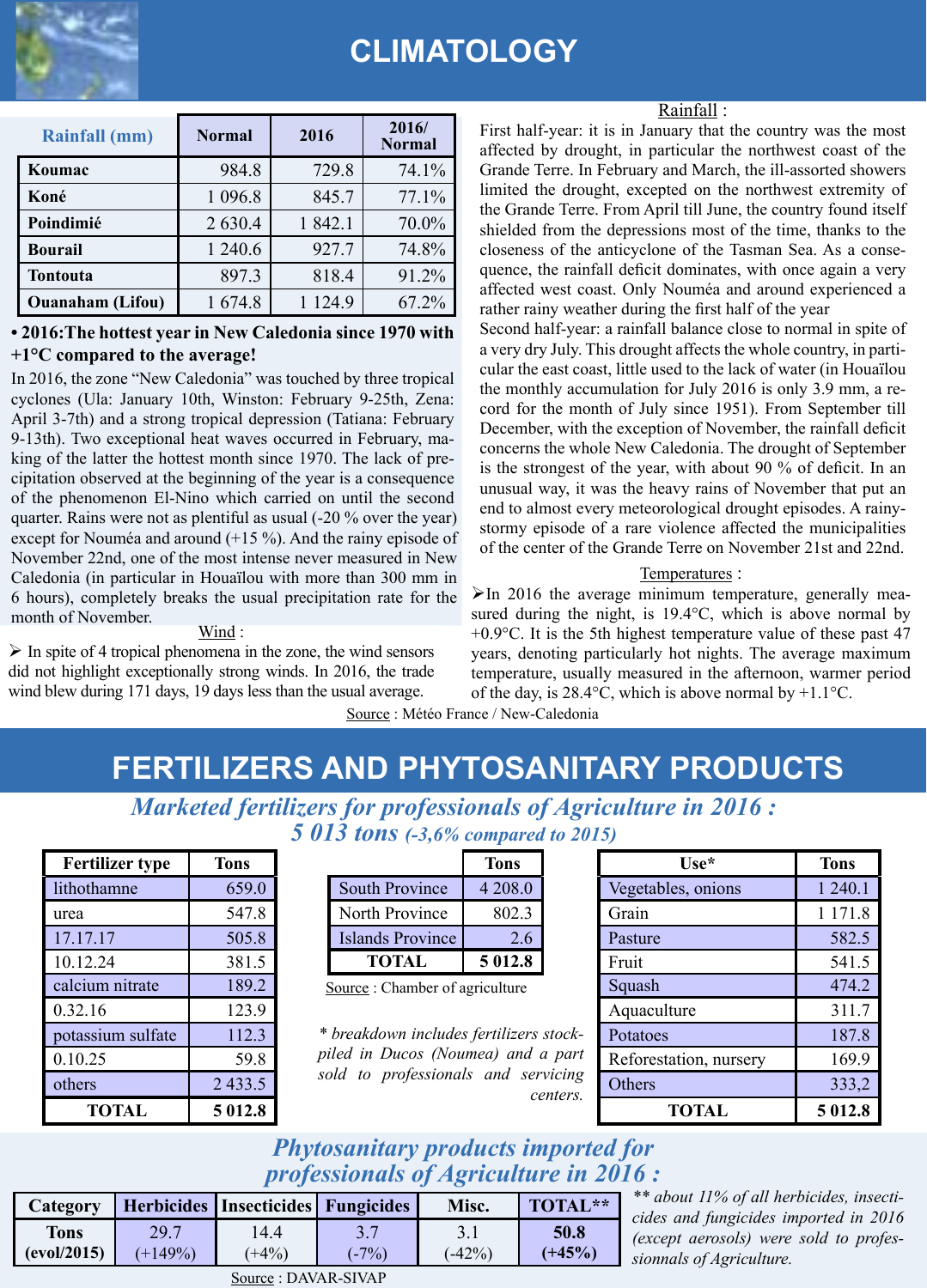

# **AGRICULTURAL FINANCING**

| <b>Public intervention (in million XPF)</b>       | State (1) | NC(2)      | South $(3)$ | North (3) | Islands (3)    | <b>TOTAL</b> | Evol/15 |
|---------------------------------------------------|-----------|------------|-------------|-----------|----------------|--------------|---------|
| 1 - agriculture and rural territories (4)         | 135.0     | 3 3 0 6 .3 | 914.1       | 625.9     | 182.2          | 5 1 6 3 .5   | $1\%$   |
| 11 - markets and agricultural incomes             |           | 2915.0     | 495.0       | 150.1     | 162.9          | 3723.0       | 2%      |
| Price support – cost reduction                    |           | 1 406.7    | 333.3       | 122.5     | 2.2            | 1864.7       |         |
| Products assistance                               |           | 276.0      | 5,3         |           |                | 281.3        |         |
| Marketing assistance                              |           | 81.4       | 22,3        | 15.8      |                | 119.6        |         |
| Sector organization and modernization             |           | 225.9      | 59,4        |           | 144.5          | 429.9        |         |
| Promotion and quality management systems          |           | 92.8       | 74,4        | 11.9      | 16.0           | 195.2        |         |
| Risk management (including emergencies)           |           | 826.6      |             |           |                | 826.6        |         |
| Other actions                                     |           | 5,6        |             |           | 0 <sub>2</sub> | 5.8          |         |
| 12 - rural development                            | 135.0     | 238.4      | 419.1       | 475.7     | 19.3           | 1 287.5      | 12%     |
| Setting up. modernization. pollution control      | 19.0      | 16.3       | 306.6       | 221.8     | 9.4            | 573.2        |         |
| Cessation of agricultural activities              |           | 5.5        |             |           |                | 5.5          |         |
| Agricultural environment intervention             |           |            |             |           |                |              |         |
| Development and protection of the countryside     | 1.3       | 3.1        | 42,1        |           | 8.7            | 55.2         |         |
| Processing and marketing of agricultural products | 38,6      |            |             | 37.2      |                | 75.8         |         |
| Horse-related activities                          | 19.1      | 63.7       | 70.4        | 2.0       | 0,4            | 155.6        |         |
| Others                                            | 57.0      | 149.7      |             | 214.7     | 0.8            | 422.1        |         |
| 13 - sanitary safety of plants and animals        |           | 153.0      |             |           |                | 153.0        | $-45%$  |
| 2 - aquaculture (4)                               |           | 224.0      | 178.3       | 8.7       |                | 411.0        | $-23%$  |
| $3 -$ forestry $(4)$                              |           | 240.9      | 189.7       | 131.1     | 12.4           | 574.1        | $-45%$  |
| TOTAL $1 + 2 + 3$                                 | 135.0     | 3771.3     | 282.1       | 765.6     | 194.6          | 6 148.6      | $-8%$   |
| Share per level of government                     | 2%        | 61%        | 21%         | 13%       | 3%             | 100%         |         |
| 4 - education and research (4)                    | 1 118.7   | 711.8      | 251.2       | 238.4     | 74.1           | 2 3 9 4 .2   | 22%     |

**(1)** ADRAF, DAFE, French state.

**(2)** New Caledonia (Customs , DAVAR) and public corporations (APICAN, Chamber of agriculture, ERPA).

**(3)** South, North and Islands provinces.

**(4)** The labour and operating costs related to the general and/or technical services of the different institutions were not taken into account. Only the category education and research includes these costs.

Note: this table presents an inventory of the financial grants made in 2016 to agriculture, aquaculture, forestry and agricultural education. The figures are not exhaustive and are likely to be amended in future publications.

### **AGRICULTURAL TRAINING**

### **Information about agricultural training courses (CAP to BTS) and validation of previous experience (VAE) :**

Department of agriculture, forestry and environment (DAFE) Tel : 23.24.30 sfd.nouvelle-caledonie@educagri.fr

New Caledonian Agricultural Education Internet portal : *http://www.formagri.nc*

|      | <b>Number</b>                           | Number of graduates from the ministry of Agriculture and Food |               |    |                          |                                               |            |  | <b>Distril</b> |  |
|------|-----------------------------------------|---------------------------------------------------------------|---------------|----|--------------------------|-----------------------------------------------|------------|--|----------------|--|
|      | of enrolled<br>students<br>and trainees |                                                               | CAPA BEPA BPA |    | <b>BP</b>                | <b>BAC</b><br>Vocational Technical BTSA Total | <b>BAC</b> |  |                |  |
| 2014 | 492                                     | 33                                                            | 37            | 10 | $\overline{\phantom{0}}$ | 53                                            |            |  | 157            |  |
| 2015 | 495                                     | 14                                                            | 45            |    |                          | 46                                            | 20         |  | 140            |  |
| 2016 | 521                                     |                                                               | 54            |    |                          | 52                                            |            |  | 147            |  |



CAPA : Certificat d'aptitude professionnelle agricole BEPA : Brevet d'études professionnelles agricoles / BPA : Brevet professionnel agricole / BP : Brevet professionnel / BTSA : Brevet de technicien supérieur agricole Source : DAFE